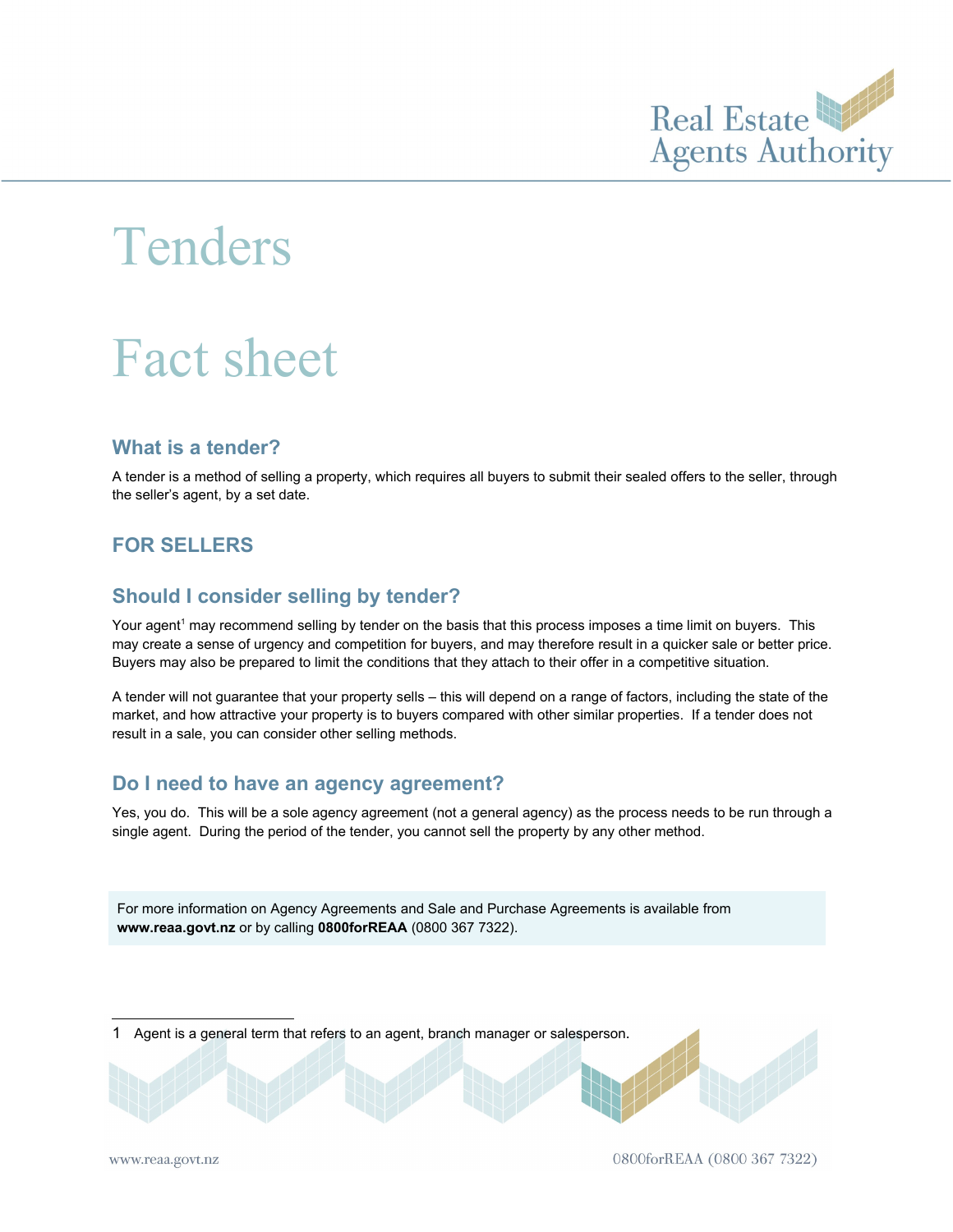

#### **How does the process work?**

When a property is advertised by tender, there is a set period during which potential buyers can inspect the property and submit their sealed offers. Properties offered by tender are generally advertised on the basis of "not selling prior". This means that buyers must submit their offers along with all other buyers, and the seller will not negotiate with any buyer before the closing date.

Properties sold by tender are advertised without a price although sometimes advertising will include the rating valuation (RV).

The tender can call for either unconditional offers only, or allow conditional offers. A tender that is confined to unconditional offers means that buyers must be in a position to conclude the sale if they are the successful bidder. This means that they will have to have arranged finance in advance and taken any legal and technical advice they require. Unconditional offers provide the seller with more certainty that the sale will be concluded. However, accepting only unconditional offers does carry a risk that fewer offers will be made.

A tender that allows conditional offers may result in more offers. If your property is being marketed to overseas buyers, you will need to allow for conditional offers as overseas buyers may not be able to conclude a purchase without first getting approval from the Overseas Investment Commission.

The agent or salesperson will make available to buyers the Particulars and Conditions of Sale by Tender that have been agreed by the seller. The agent is also required to give you the approved Guide to New Zealand Residential Property Sale and Purchase Agreements.

The offers are held securely and remain sealed until the tender closing date. The seller considers all of the offers once that date has been reached.

#### **Do I have to accept the highest offer?**

No. You can accept any offer you wish. For example, a lower offer with fewer conditions may be more attractive as it gives you more certainty about a potential sale than a higher offer with more conditions. Before deciding, you should get advice from your lawyer. If you have a preferred offer, you may want to accept, or negotiate further with that buyer, through your agent. If none of the offers are satisfactory to you, you can reject them all and discuss other selling methods with your agent.